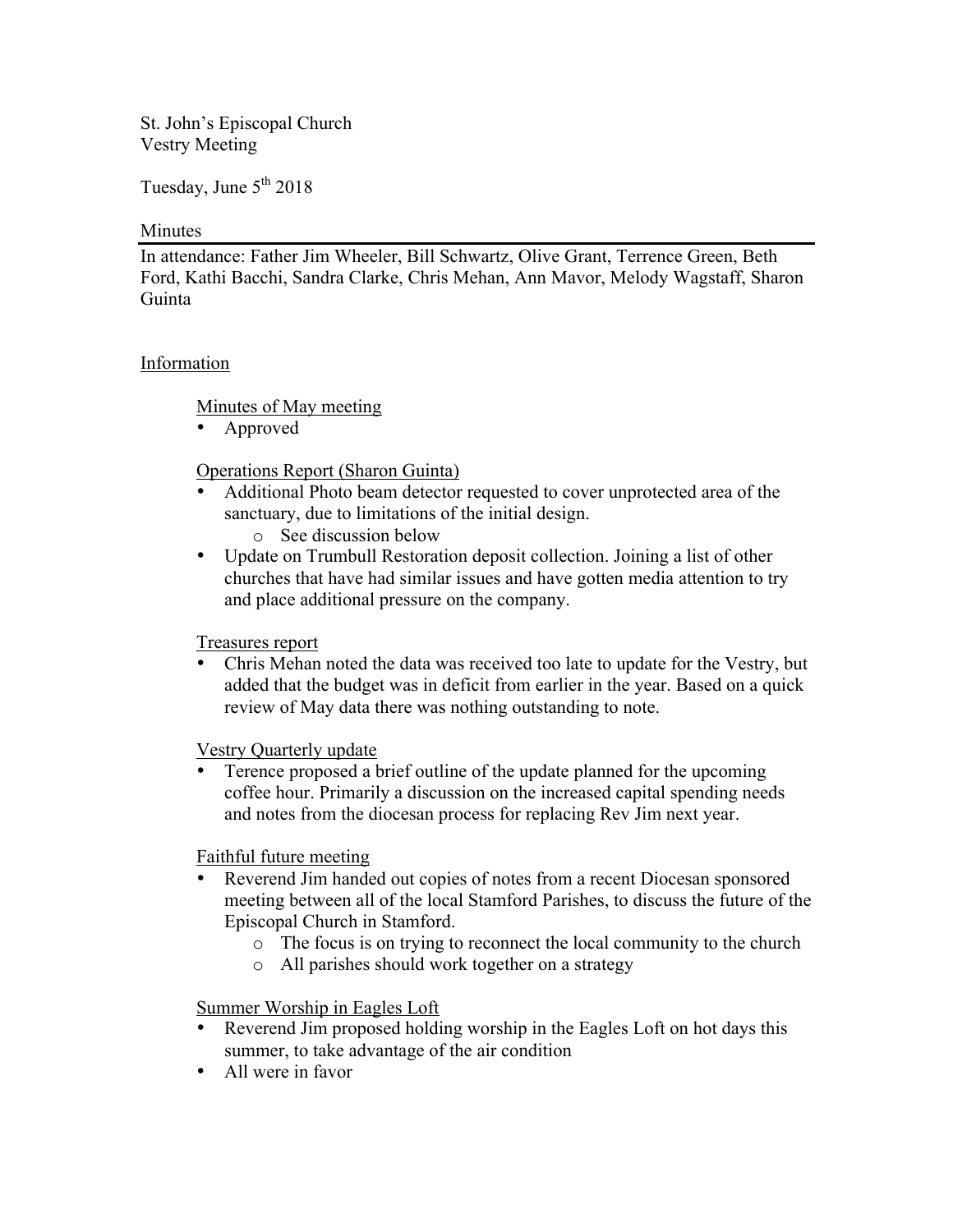- In addition, Rev Sandy introduced a new children's play area which is available in the sanctuary, using the space left available by the summer alter
- The carpeted area would provide a space closer to the worship

Vestry Dinner at Inspirica

Kathi Bacchi reminded all members of the upcoming Dinner (June  $22<sup>nd</sup>$ ) and allocated responsibilities

CPR, AED training with Stamford EMS

- Kathi Bacchi presented a date and program for training to use St. Johns new AED. She noted;
	- $\circ$  Date would be Saturday the 21<sup>st</sup> of June
	- o Initial group to include the Vestry, Ushers, and Staff
	- o The course would not include a certification

# Discussion

Thank you Event to Volunteers

- Initial date set by June  $15<sup>th</sup>$ , but that is not possible at this late date
- Need to assign responsibility to a committee, members volunteered:
	- o Danielle, Chris, Beth
- Target date by early Fall 2018
- Further decision to hold a Vestry barbecue in July, with Chris to propose time and host

Maintenance Proposal by Ron Bacchi (Master Roofers)

- A \$2,500 annual maintenance program recommended by Ron
- The Vestry agreed it was a good idea and should be pursued
- Chris noted it was not in the current budget and would have to consider where it should be allocated

Additional Photo beam smoke detector for the sanctuary

- Questions were asked about why the original design was not complete along with suggestions to have the current and proposed design reviewed by a third party to confirm completeness
- Further details requested
- Agreed e-mail follow up would be acceptable to gain approval

When Parishioners go missing

- Sharon explained her experience while she has been home bound due to physical issues
	- o Inconsistent approach from the church
- Reverend Sandy discussed his trouble with holding the Eucharistic Minister training between services with poor participation